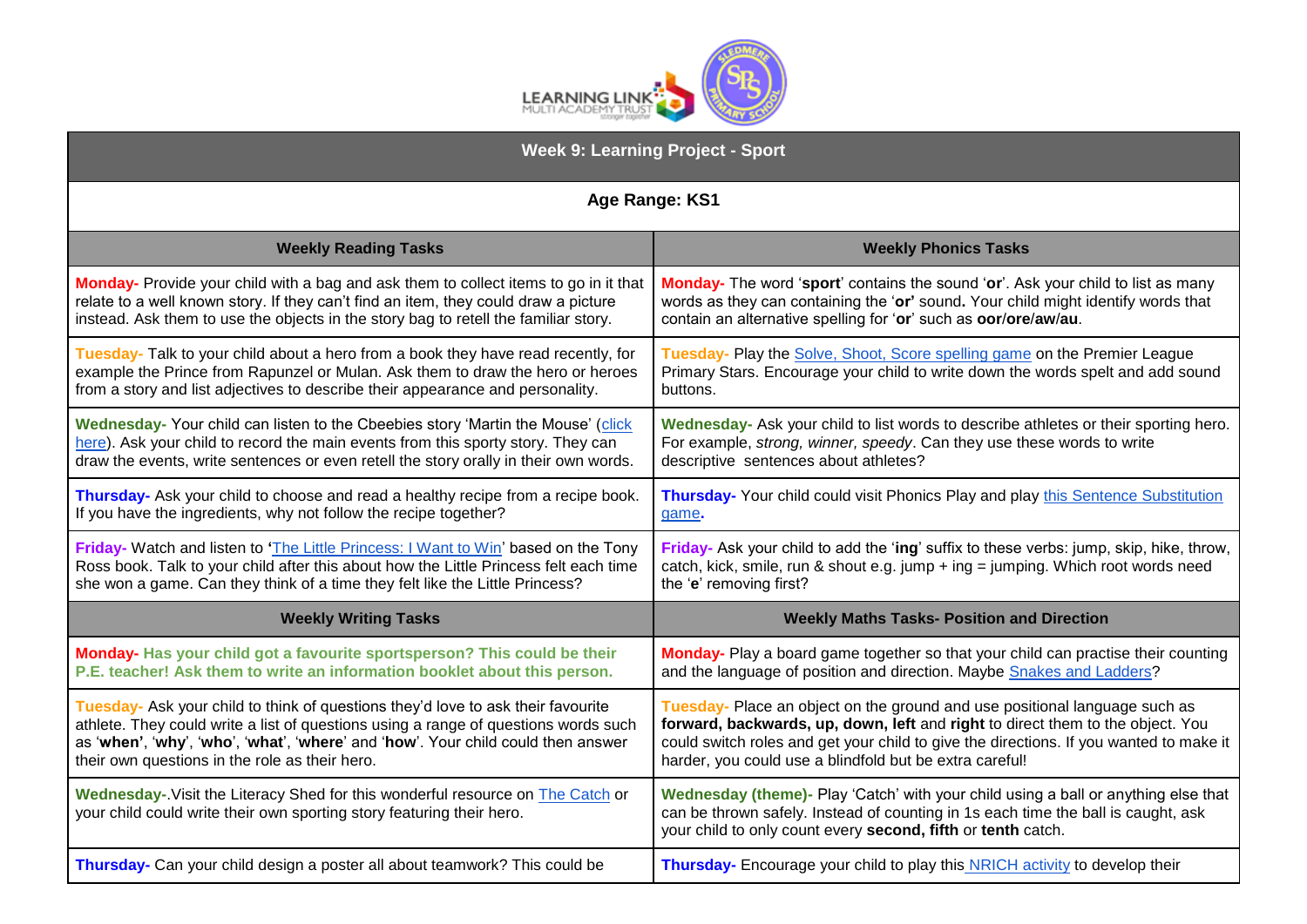| linked to your family and how you all have to work together as a team.                                                                                                                                                                                       | understanding of positional language.                                                                                                                                                                                                                                                                            |
|--------------------------------------------------------------------------------------------------------------------------------------------------------------------------------------------------------------------------------------------------------------|------------------------------------------------------------------------------------------------------------------------------------------------------------------------------------------------------------------------------------------------------------------------------------------------------------------|
| Friday- Ask your child to design a gold medal and present it to somebody<br>deserving within the household. Why have they chosen this person? Ask them to<br>write a few sentences and include the word ' <b>and'</b> . ' <b>because'</b> and ' <b>if'</b> . | <b>Friday (theme)</b> - Each member of the family could have a go at the Long Jump.<br>Ask your child to measure the length of each jump using a measuring tape and<br>record the lengths. Who jumped the furthest? Who had the shortest jump? What<br>was the difference between the shortest and longest jump? |

## **Learning Project - to be done throughout the week**

**The project this week aims to provide opportunities for your child to learn more about sports and games. Learning may focus on the history of sport, sporting-heroes, physical challenges and performance.**

- **Obstacle Course Fun-** Task your child with designing and making their very own obstacle course in the garden. Ask them to draw and label their design first and include all of the equipment they need. They can then use their design to create their obstacle course. Ask the family to complete the obstacle course whilst your child times them. Your child could even make medals from tin-foil or any other suitable material and present them to the winner during a winner's ceremony.
- **Make a Family Mascot- Your child could make their very own family mascot using materials from around the house. First of all, visit the Olympic Mascot Official list [here](https://www.olympic.org/mascots) and look at past mascots. What makes a good mascot? What qualities does the mascot represent?**
- **Remarkable Routines-** Can your child create their very own simple routine, just like a gymnast, dancer or synchronised swimmer? Start by watching a video of a routine together, here are some suggestions: [men's gymnastic routine,](https://safeyoutube.net/w/V3h6) [synchronised swimming routine.](https://safeyoutube.net/w/c4h6) After this, your child can choose a piece of music to practise their routine to. When they are confident, why not film your child's sequence and share it online using **#TheLearningProjects**. Watch the performance together- what does your child think went well? What could be even better?
- **Terrific Team Kits-** Ask your child to design their very own team kit. They should consider the flag of the country that they would represent and how to incorporate these colours into the design. They could draw the design with a pencil or use a computer program to do this.
- Can you Invent a New Olympic Game?- Challenge your child to invent their very own game for the 2021 Olympics. Look at a list of all of the sports that already compete in the summer Olympics [here.](https://www.olympic.org/sports) Can they write a set of instructions for the new game or draw illustrations. Why not test the game out as a family?

## **STEM Learning Opportunities #sciencefromhome**

## **Brilliant Bodies**

- What can your body do? Balance on one leg? Touch your nose with your tongue? Look at the [body challenge cards](https://bit.ly/2yeXukg) and see how many you can do. Ask your family to join in and make your own body challenge cards.
- The complete resource can be downloaded [here.](https://bit.ly/2K3Tnu9)

**Additional learning resources parents may wish to engage with**

- The NHS Change 4 Life website has some great games and activities, specifically ones for staying indoors. Have a look **[here](https://www.nhs.uk/change4life/activities/sports-and-activities)**.
- For lots more clips, activities and ideas to get active visit the sport's section on the **[Cbeebies website](https://www.bbc.co.uk/cbeebies/topics/sports)**.
- [White Rose Maths](https://whiterosemaths.com/homelearning/) online maths lessons. Watch a lesson video and complete the worksheet (can be downloaded and completed digitally).